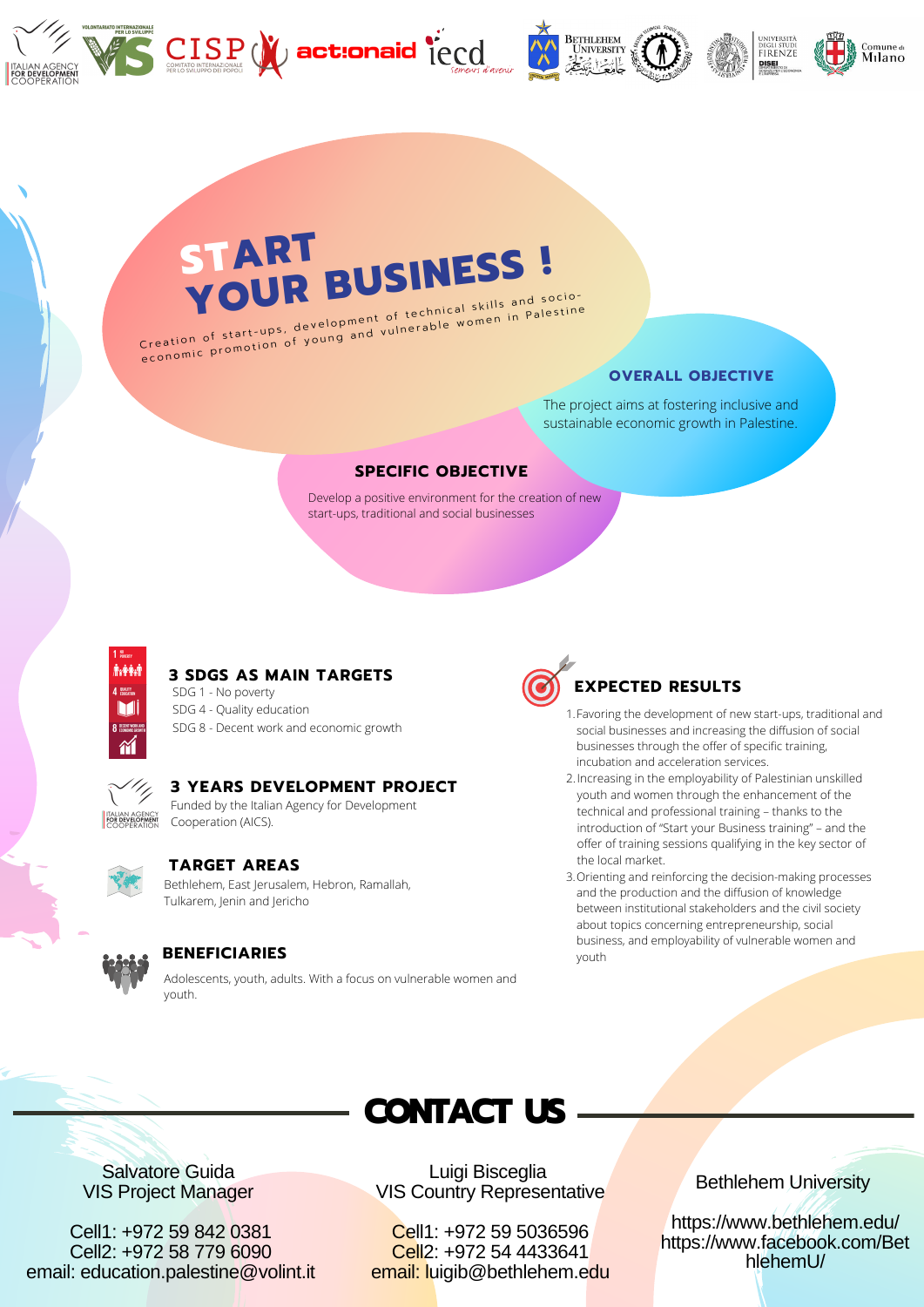





# **START YOUR BUSINESS! THE ACTIVITIES**



12 Information events on the launching, development, and management of traditional and social businesses. These sessions will be opened to everyone has the intention to launch or accelerate an enterprise and will be taken place in the different target areas

6 Hackathons on the problems of the community to which it can be answered through economic development and entrepreneurship. These events will face different problems linked to a topic that will change in each edition. The entrepreneurship idea that will come out will be judge by a scientific committee and the winners will have access to a business canvass training

5 training courses focused on the design of business canvass which will be presented during the 5 competitions that are organized to select smart and innovative entrepreneurship ideas

5 competitions to select 80 start-ups to be supported: 2 business competitions for traditional start-ups, 1 business competition for already existing enterprises and 2 social business competition

Exchange visits in Italy for the 10 (2 winners for each competition) winners of the competitions. These visits abroad aim to allow to meet experienced Italian traditional and social business.

Creation of a Palestinian group of "angel investors" (philanthropists) and mentors to guarantee the continuation and the sustainability of the Bethlehem Business Incubator and the Yunus Social Business Centre

Set-up of a new BBI/YSBC office at the Bethlehem University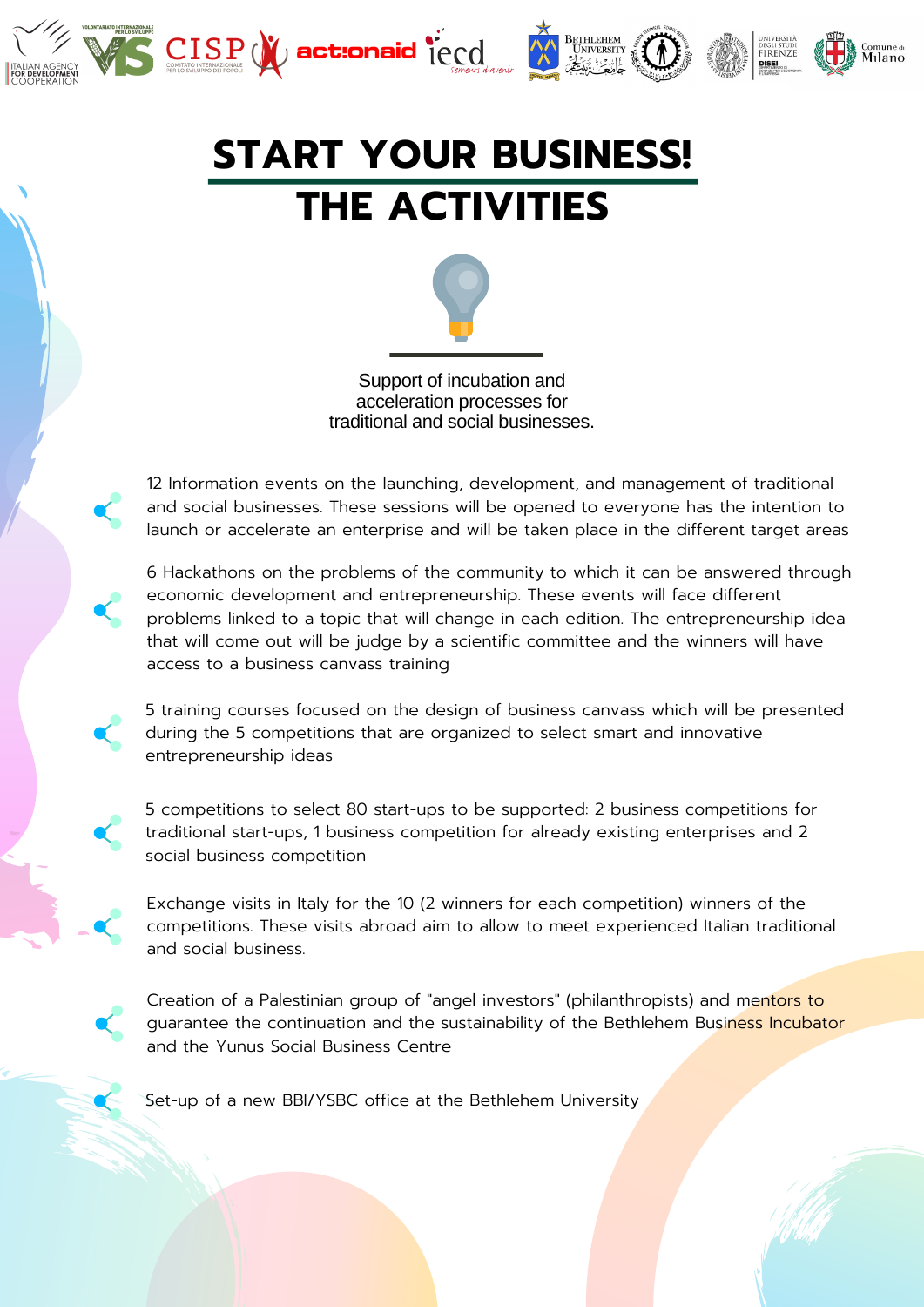



<sub>Comune di</sub><br>Milano



Training of competent working force, including vulnerable young people and women.

Short-term professional courses for drop-out, NEET, vulnerable women, and young people. The courses that resulted from the market analysis more suited for job placement are Electricity, Renewable Energies, and Air Conditioning/ appliance repair. The training course once completed will give the beneficiaries the possibility to access internships and stages in different companies.

18 "Start your business" training courses in 6 Technical Schools in West Bank and East Jerusalem targeting students of the last two years of technical and professional courses.

Capacity building of the Career Service Office of the Salesian Technical School in Bethlehem to reinforce the outreach service of the school.

Update of BBI/YSBC website and social network pages to inform beneficiaries about the project and the various events organized and services offered.